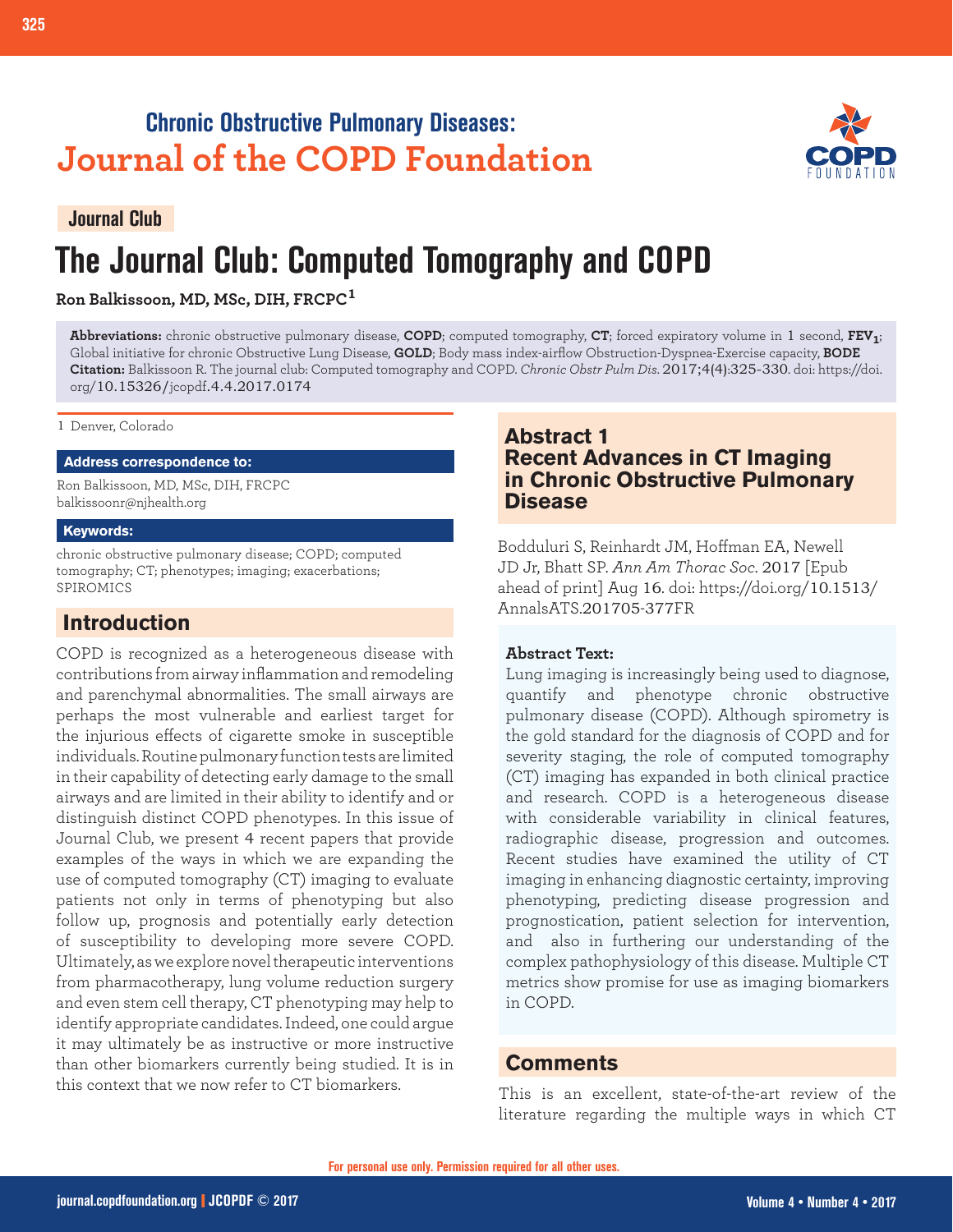scanning is being explored to help us better understand and prognosticate when it comes to management of COPD patients. It is a general review of the advances made in CT imaging and their application to the diagnosis, evaluation, phenotyping and prognostic capabilities in COPD. The authors discuss the role of inspiratory and expiratory CT scans as a means of providing clinically relevant measures of COPD. It reviews CT densitometry as a way of assessing not only emphysema but also small airway disease. The authors also cover how CT scanning has allowed measurement of wall thickness for larger airways from the sixth generation upward. It outlines how regional ventilation studies allow the detection of significant regional variation in functional loss that is not detected by spirometry. It reviews the Jacobian determinant measurement that is an alternative CT registrationbased measure of regional ventilation. The authors also give an overview of the limitations of this technology as well as the practical considerations and discuss the clinical applications and future directions. For instance, they discuss how this technology will be very helpful with regards to selecting candidates for lung volume reduction surgery.

## **Abstract 2 Frequency of Exacerbations in Patients with Chronic Obstructive Pulmonary Disease: An Analysis of the SPIROMICS Cohort**

Han MK, Quibrera PM, Carretta EE, et al and SPRIOMICS Investigators. *Lancet Respir Med*. 2017;5(8):619-626. doi: https://doi.org/10.1016/S2213-2600(17)30207-2

#### **BACKGROUND:**

Present treatment strategies to stratify exacerbation risk in patients with chronic obstructive pulmonary disease (COPD) rely on a history of two or more events in the previous year. We aimed to understand year to year variability in exacerbations and factors associated with consistent exacerbations over time.

#### **METHODS:**

In this longitudinal, prospective analysis of exacerbations in the Subpopulations and Intermediate Outcome Measures in COPD Study (SPIROMICS) cohort, we analysed patients aged 40-80 years with COPD for whom 3 years of prospective data were available, identified through various means including care at academic and non-academic medical centres, word of mouth, and existing patient registries. Participants were enrolled in the study between Nov 12, 2010, and July 31, 2015. We classified patients according to yearly exacerbation frequency: no exacerbations in any year; one exacerbation in every year during 3 years of follow-up; and those with inconsistent exacerbations (individuals who had both years with exacerbations and years without during the 3 years of follow-up). Participants were characterised by the Global Initiative for Chronic Obstructive Lung Disease (GOLD) spirometric category (1-4) on the basis of post-bronchodilator FEV<sub>1</sub>. Stepwise logistic regression was used to compare factors associated with one or more acute exacerbations of COPD every year for 3 years versus no exacerbations in the same timeframe. Additionally, a stepwise zeroinflated negative binomial model was used to assess predictors of exacerbation count during follow-up in all patients with available data. Baseline symptom burden was assessed with the COPD assessment test. This trial is registered with ClinicalTrials.gov, number NCT01969344.

#### **FINDINGS:**

2981 patients were enrolled during the study. 1843 patients had COPD, of which 1105 patients had 3 years of complete, prospective follow-up data. 538 (49%) of 1105 patients had at least one acute exacerbation during the 3 years of follow-up, whereas 567 (51%) had none. 82 (7%) of 1105 patients had at least one acute exacerbation each year, whereas only 23 (2%) had two or more acute exacerbations in each year. An inconsistent pattern (both years with and without acute exacerbations) was common (456 [41%] of the group), particularly among GOLD stages 3 and 4 patients (256 [56%] of 456). In logistic regression, consistent acute exacerbations  $(≥1$  event per year for 3 years) were associated with higher baseline symptom burden, previous exacerbations, greater evidence of small airway abnormality on CT, lower interleukin-15 concentrations, and higher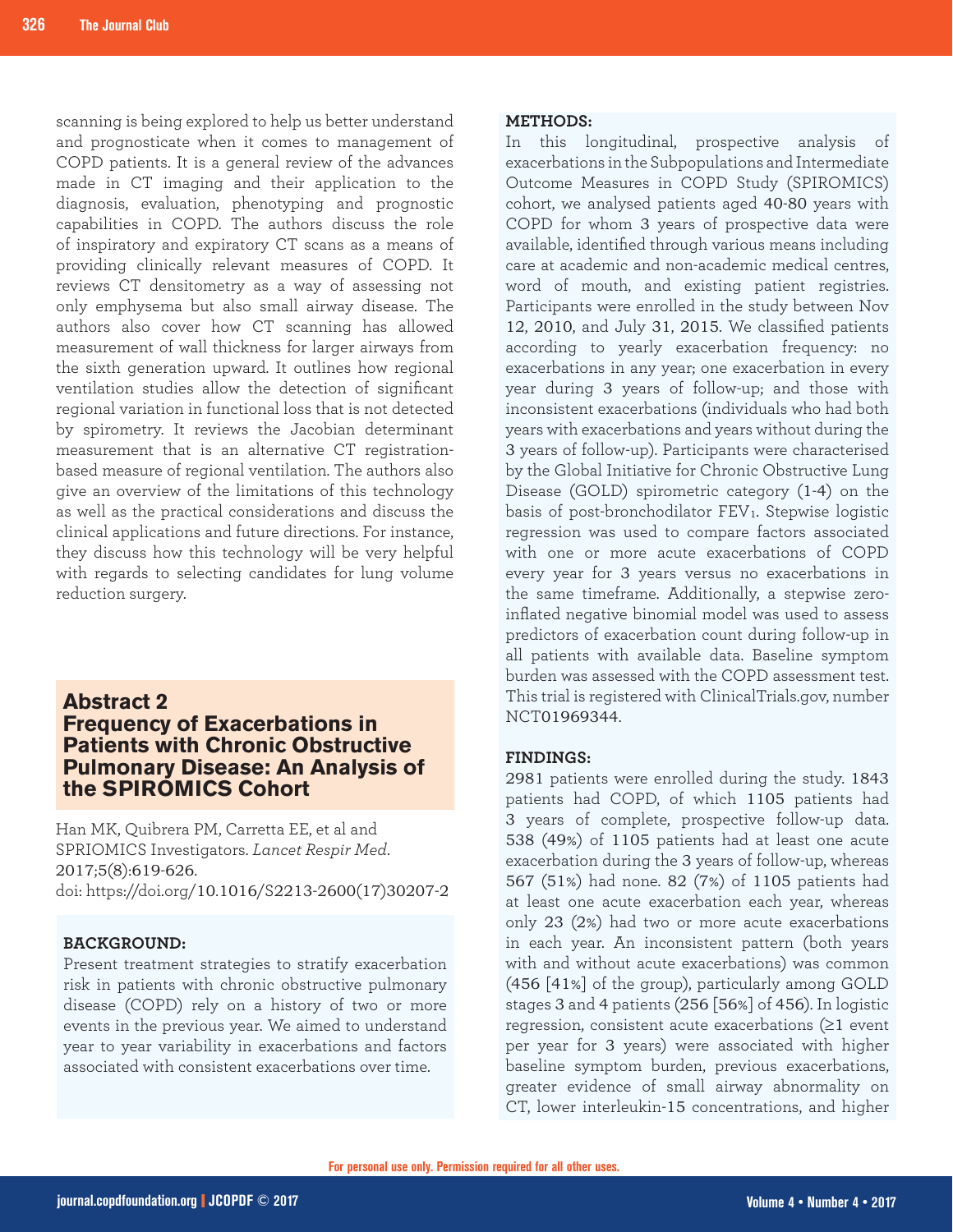interleukin-8 concentrations, than were no acute exacerbations.

#### **INTERPRETATION:**

Although acute exacerbations are common, the exacerbation status of most individuals varies markedly from year to year. Among patients who had any acute exacerbation over 3 years, very few repeatedly had two or more events per year. In addition to symptoms and history of exacerbations in the year before study enrolment, we identified several novel biomarkers associated with consistent exacerbations, including CT-defined small airway abnormality, and interleukin-15 and interleukin-8 concentrations.

#### **FUNDING:**

National Institutes of Health, and National Heart, Lung, and Blood Institute.

## **Comments**

The SPIROMICS investigators found that CT-defined small airway disease (assessed by the degree of air trapping) was associated with "consistent acute exacerbators" (defined as at least 1 acute exacerbation per year) during 3 years of prospective follow-up. The forced expiratory volume in 1 second  $(FEV_1)$ percentage predicted was associated with exacerbation rate in univariate analysis but it was not significant in multivariate analysis. The investigators primary target group for the study was the "frequent exacerbator" group  $(≥ 2$  exacerbations/year) but they actually found only about 2% of the individuals studied fit this criterion. As such, they were not able to find any correlations for this particular group. The significance of this finding is open to interpretation. The SPIROMICS cohort was recruited from academic centers and non-academic medical centers between 2010 and 2015. It would be interesting to know how many of the patients recruited for SPIROMICS were from the centers where these investigators are based. If so, this patient population may not be representative of the general COPD population in terms of their access to expert care. While they found no difference in exacerbation frequency between different types of centers over this period of time, many patients with severe to very severe COPD (Global initiative for chronic Obstructive Lung Disease [GOLD] stages III and  $IV<sup>1</sup>$ ) would have presumably been on, or were put on, inhaled corticosteroids, long-acting beta2-agonists and/or long-acting muscarinic antagonists during the study. While it was a prospective observational study it appears that they did not control or track patient use of maintenance medications. The early GOLD guidelines recommendations are based on the presumption that patients are maintenance therapy naïve. This low prevalence number for frequent exacerbators may actually be a testament to the impact current standard therapies have in their ability to reduce exacerbations. While it is challenging to track the medications of this cohort over time it would have been interesting to see what maintenance therapies these patients were on over the 3- year period. It could further inform what should be the future therapeutic goals and outcomes to assess in patients on maintenance therapies.

## **Abstract 3 Biomechanical CT Metrics Are Associated with Patient Outcomes in COPD**

Bodduluri S, Bhatt SP, Hoffman EA, et al and the COP-DGene Investigators. *Thorax*. 2017; 72(5):409-414. doi: https://doi.org/10.1136/thoraxjnl-2016-209544

#### **BACKGROUND:**

Traditional metrics of lung disease such as those derived from spirometry and static single-volume CT images are used to explain respiratory morbidity in patients with COPD, but are insufficient. We hypothesised that the mean Jacobian determinant, a measure of local lung expansion and contraction with respiration, would contribute independently to clinically relevant functional outcomes.

#### **METHODS:**

We applied image registration techniques to paired inspiratory-expiratory CT scans and derived the Jacobian determinant of the deformation field between the two lung volumes to map local volume change with respiration. We analysed 490 participants with COPD with multivariable regression models to assess strengths of association between traditional CT metrics of disease and the Jacobian determinant with respiratory morbidity including dyspnoea (modified Medical Research Council), St Georges Respiratory Questionnaire (SGRQ) score, 6-min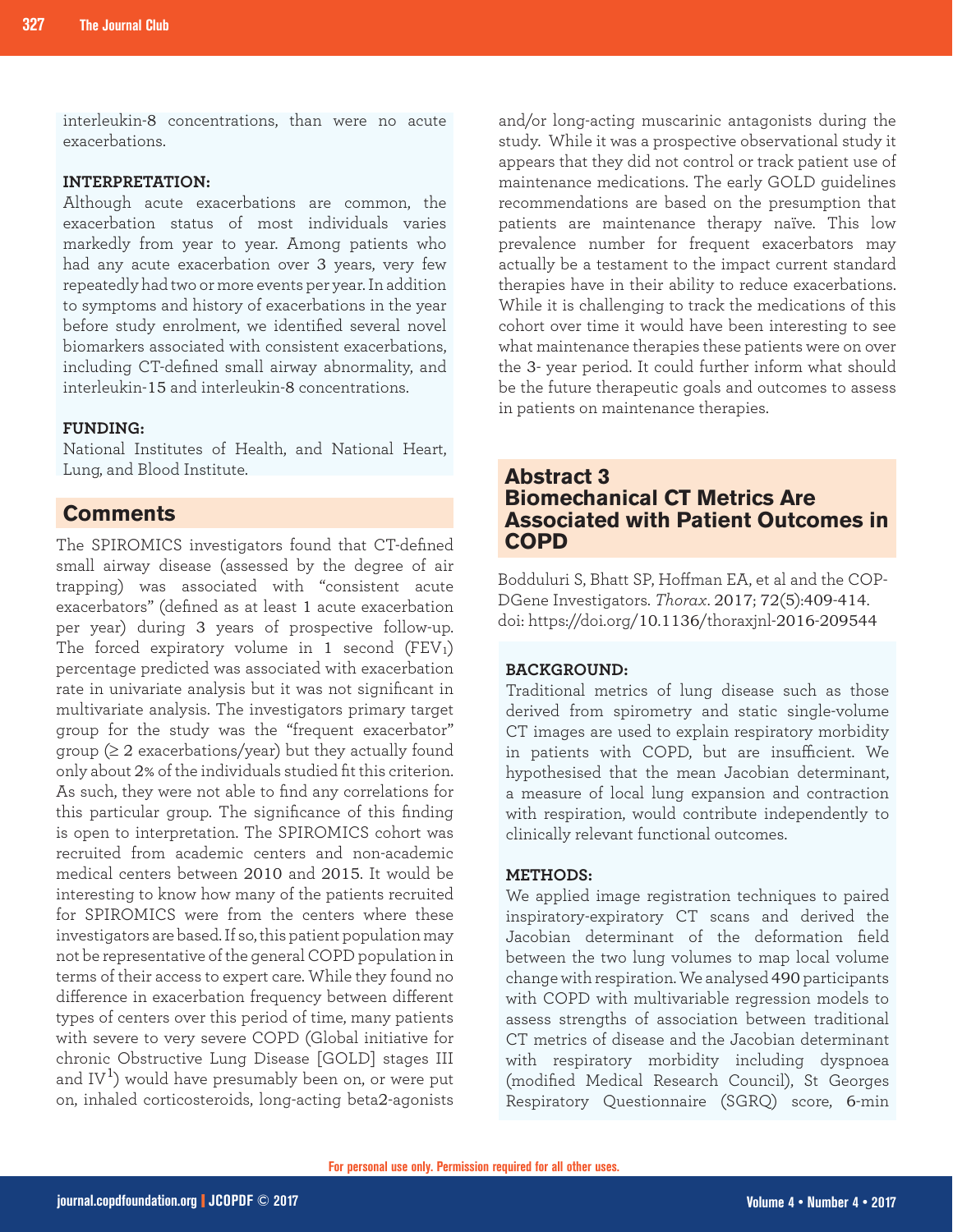walk distance (6MWD) and the Body Mass Index, Airflow Obstruction, Dyspnoea and Exercise Capacity (BODE) index, as well as all-cause mortality.

#### **RESULTS:**

The Jacobian determinant was significantly associated with SGRQ (adjusted regression coefficient β=-11.75,95% CI -21.6 to -1.7; p=0.020), and with 6MWD ( $\beta$ =321.15, 95% CI 134.1 to 508.1; p<0.001), independent of age, sex, race, body mass index, FEV1, smoking pack-years, CT emphysema, CT gas trapping, airway wall thickness and CT scanner type. The mean Jacobian determinant was also independently associated with the BODE index (β=-0.41, 95% CI -0.80 to -0.02; p=0.039) and mortality on follow-up (adjusted HR=4.26, 95% CI 0.93 to 19.23; p=0.064).

#### **CONCLUSIONS:**

Biomechanical metrics representing local lung expansion and contraction improve prediction of respiratory morbidity and mortality and offer additional prognostic information beyond traditional measures of lung function and static single-volume CT metrics.

#### **TRIAL REGISTRATION NUMBER:**

NCT00608764; Post-results.

## **Comments**

The Jacobian determinant analyzes inspiratory and expiratory scans at total lung capacity and functional residual capacity respectively and calculates the degree of lung deformation. The deformation map that is created by using this registration represents a point wise expansion and contraction of lung areas. It can detect regional ventilation and air trapping in a way that the  $FEV_1$  cannot. They found that the Jacobian determinant was significantly associated with the St George's Respiratory Questionnaire and 6-minute walk distance as well as with the Body mass index-airflow Obstruction-Dyspnea-Exercise capacity (BODE) index and mortality. It is taking us to a new level in being able to assess these issues. The authors found that the effect size of the unit change in the Jacobian determinant is stronger than the effect sizes of static single volume CT measures of COPD such as emphysema percentage, gas trapping and airway wall thickness. The authors do point out that one of the limitations of their study was

that the CT scans were not controlled for spirometry. Furthermore, they point out that it was a multicenter trial with several different scanners being used for image acquisition. This analysis promises greater ability to sub-phenotype COPD patients in ways that may help in terms of prognosis and potentially considering treatment options. While we all appreciate the limitations of the  $FEV<sub>1</sub>$  in terms of being able to predict significant morbidity and/ or mortality, this new technology may allow more refined phenotyping and provide significant prognostic information beyond traditional measures of lung function and static single volume CT metrics with regard to respiratory morbidity and all-cause mortality. It would be interesting to see if it has improved sensitivity to detect responses to therapy. Although it may not be practical as a standard of clinical practice it would be interesting to incorporate in clinical studies to see if it is more sensitive than inspiratory capacity as compared to FEV<sub>1</sub> patients.

## **Abstract 4 Total Airway Count on Computed Tomography and the Risk of COPD Progression: Findings from a Population-based Study**

Kirby M, Tanabe N,Tan WC, et al and the CanCOLD Collaborative Research Group and the Canadian Respiratory Research Network. *Am J Respir Crit Care Med*. 2017. [Epub ahead of print] Sep 8. doi: https://doi. org/10.1164/rccm.201704-0692OC.

#### **RATIONALE:**

Studies of excised lungs show that significant airway attrition in the 'quiet' zone occurs early in chronic obstructive pulmonary disease (COPD).

#### **OBJECTIVES:**

To determine if the total number of airways quantified in vivo using computed tomography (CT) reflects early airway-related disease changes and is associated with lung-function decline independent of emphysema in COPD.

#### **METHODS:**

Participants in the multi-centre, population-based,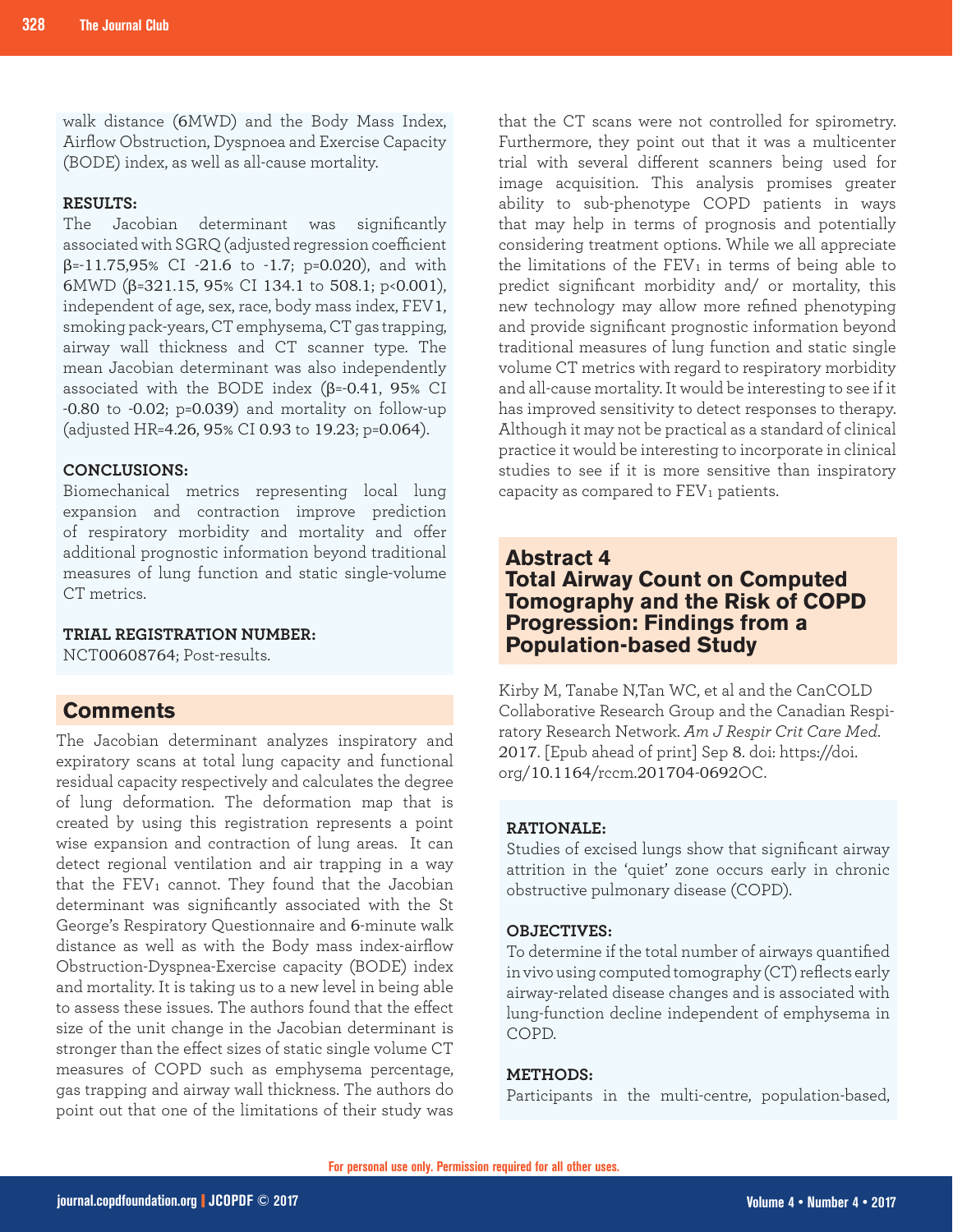longitudinal CanCOLD study underwent inspiratory/ expiratory CT at visit-1; spirometry was performed at four visits over 6-years. Emphysema was quantified as the CT inspiratory-low-attenuation-areas-below -950HU (LAA950). CT total-airway-count (TAC) was measured as well as airway inner diameter and wall area using anatomically equivalent airways.

#### **MEASUREMENTS AND MAIN RESULTS:**

Participants included never-smokers (n=286), smokers with normal spirometry at risk for COPD (n=298), GOLD-I (n=361) and GOLD-II COPD (n=239). TAC was significantly reduced by 19% in both GOLD-I and GOLD-II compared with neversmokers (p<0.0001) and by 17% in both GOLD-I and GOLD-II compared to at risk participants (p<0.0001) after adjusting for LAA950. Further analysis revealed parent airways with missing daughter branches had reduced inner diameters (p<0.0001) and thinner walls (p<0.0001) compared to those without missing daughter branches. Among all CT measures, TAC had the greatest influence on FEV1 ( $p<0.0001$ ), FEV<sub>1</sub>/ FVC (p<0.0001) and bronchodilator responsiveness (p<0.0001). TAC was independently associated with lung-function decline (FEV1:p=0.02; FEV1/ FVC:p=0.01).

#### **CONCLUSION:**

TAC may reflect the airway-related disease changes that accumulate in the 'quiet' zone in early/ mild COPD, indicating that TAC acquired with commerically-available software across various CT platforms may be a biomarker to predict accelerated COPD progression.

#### **KEYWORDS:**

computed tomography; copd; copd progression; emphysema; small airway disease PMID:28886252

### **Comments**

From Dr. Jim Hogg's seminal work in evaluating surgical lung specimens from COPD patients, $^2$  particularly from the National Emphysema Treatment Trial lung volume reduction study, $3$  we appreciate the focus of the small airways as a site of early, (often asymptomatic), injury for patients with COPD. This seems to appear before much of the emphysematous destruction is evident. The

question for this group was whether or not the reduction in small airway number is reflected by changes in the more central airways. Their goal was to examine these issues in patients with early to mild COPD. The fact that these investigators could identify that there was a significant reduction in these airways in patients with mild COPD, independent of whether they demonstrate evidence of emphysema, suggests that this may be an early detection tool for individuals more susceptible to the effects of cigarette smoking. Of course, the major challenges will be in trying to balance the potential benefits of early detection and the cost of performing such CT scans in patients with a smoking history who may be relatively asymptomatic and show little decline in lung function. The question is: at what point does this become clinically relevant? One will need to weigh the cost versus the benefits of simply identifying these patients early for prevention strategies such as to get them to stop smoking. Furthermore, this may be one of the best ways to identify so called "rapid decliners" early on. This is a group where early intervention may have significant impact on changing the course of decline in lung function over time. To date it has been very challenging to identify this group even as newer medications become available that may be able to impact such things as airway remodeling.